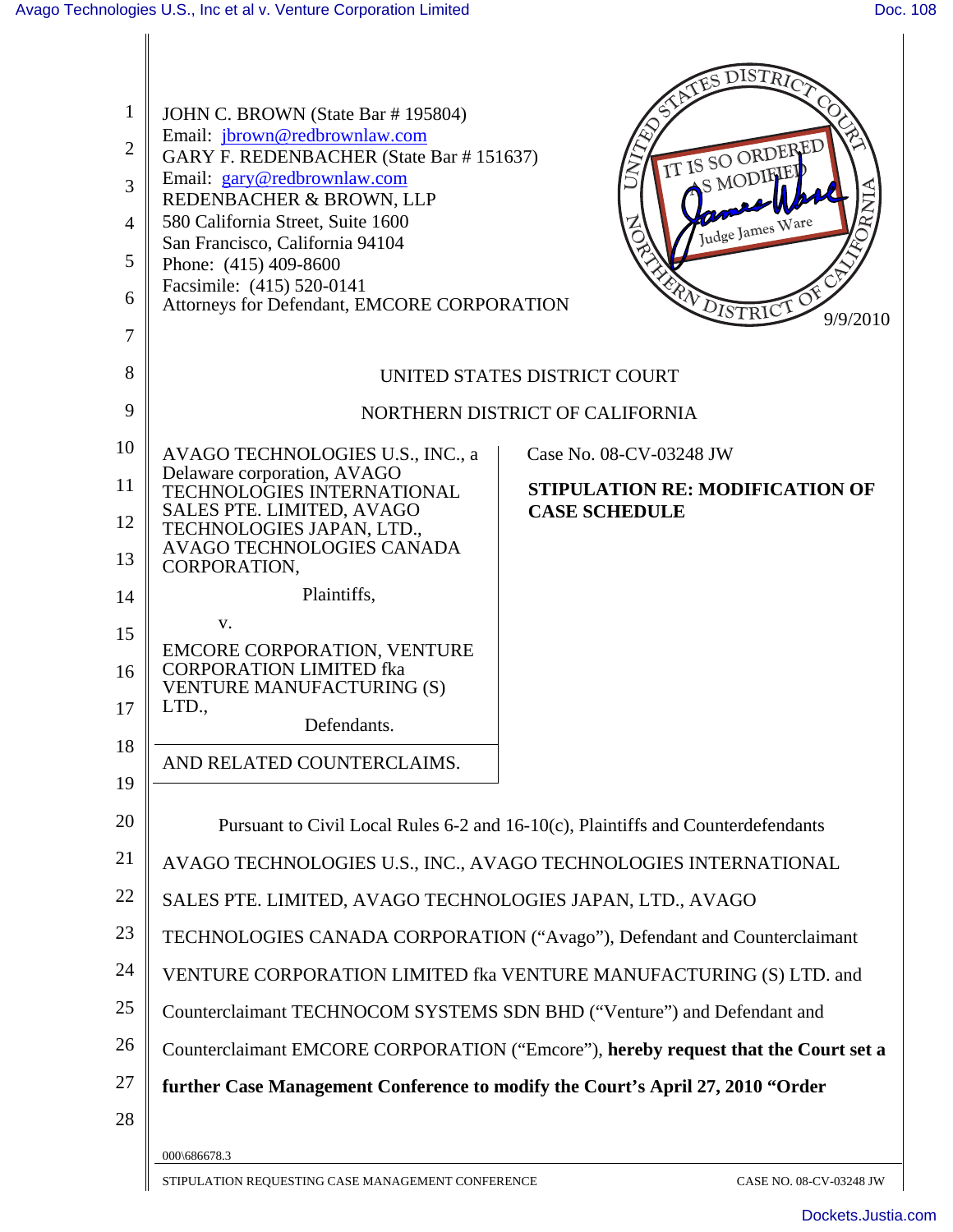1 2 3 **Modifying Scheduling Order." Alternatively, the parties request that the Court modify the current Case Schedule, ¶¶ 9-12, to extend each of the deadlines therein by approximately six (6) months.**

4 5 6 7 8 9 10 11 12 13 14 15 16 17 18 19 20 21 The parties make this request based on the fact that Emcore recently filed a Counterclaim, which the parties do not anticipate will be at issue until, at the earliest, two weeks prior to the close of discovery. Specifically, on August 9, 2010, the Court granted Emcore's Motion For Leave to File Counterclaim based on its claim of recently discovered evidence. Emcore filed the Counterclaim on August 10, 2010. Avago timely filed a Motion to Dismiss on September 3, 2010. Avago set a hearing for the motion on the earliest motion hearing date for which it could set a hearing, January 24, 2011. Per the operative Scheduling Order, preliminary pretrial conference statements are due on January 14, 2011, a pretrial conference is set for January 24, 2011, and discovery closes on February 7, 2011. As such, the Emcore Counterclaim will likely not be at issue until following the pretrial conference, or approximately the close of discovery, leaving the parties insufficient time to conduct discovery regarding the allegations in the Counterclaim. Further, Emcore represents that, even were it to initiate discovery regarding the Counterclaim allegations at this time, it may have insufficient time to conduct discovery regarding the Counterclaim allegations, particularly given that it believes that the important witnesses are in Singapore. As a result of the delay caused by the Counterclaim, the parties request that the Court either set a further Case Management Conference or issue a further Modified Scheduling Order extending the Case Schedule, ¶¶ 9-12, by approximately six months to enable the parties to conduct discovery regarding the Emcore Counterclaim.

23

24

25

26

27

28

22

## **SO STIPULATED.**

 $000\backslash 686678.3$  - 2 -STIPULATION REQUESTING CASE MANAGEMENT CONFERENCE GASE OF CASE NO. 08-CV-03248 JW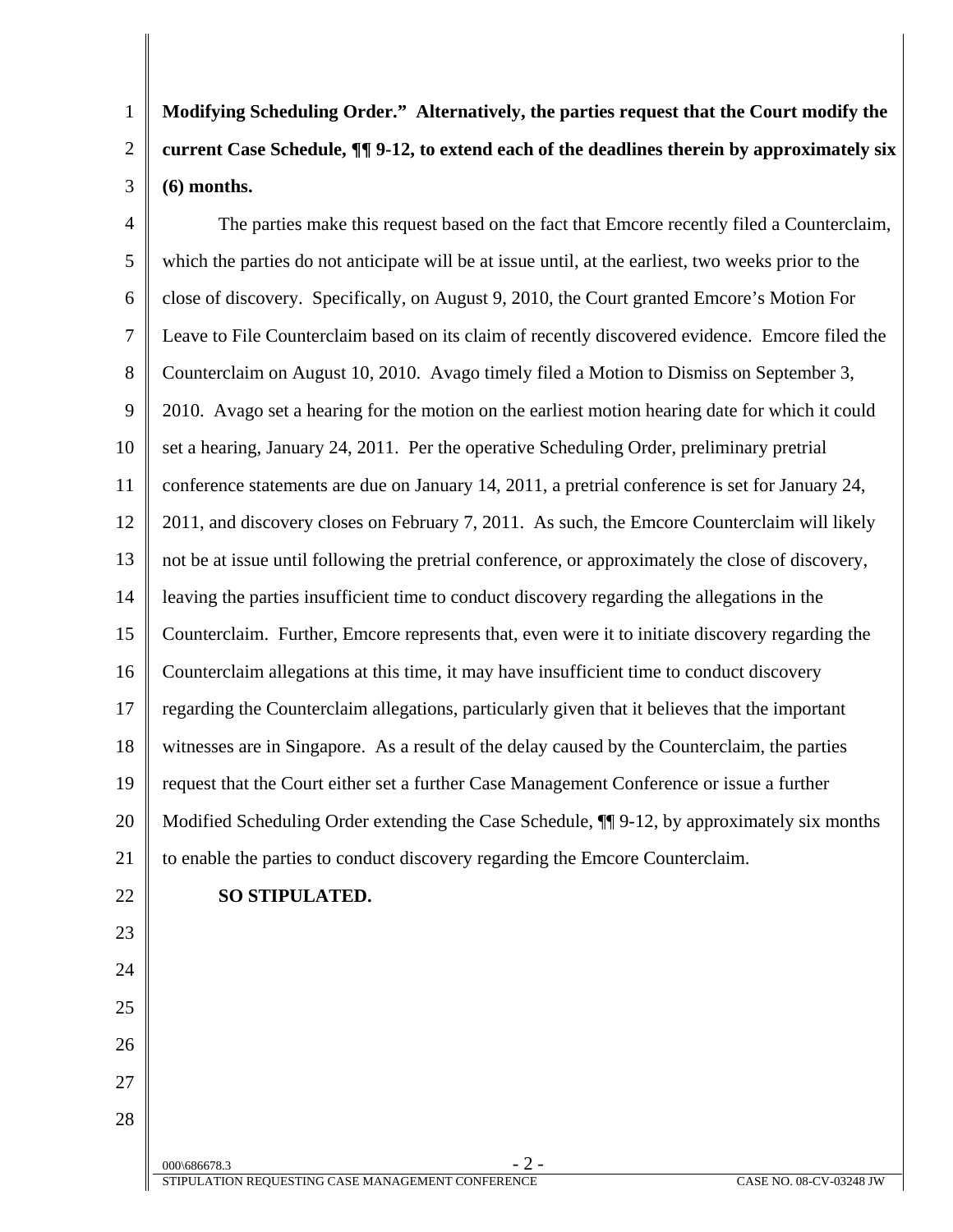| Dated: September 8, 2010 | <b>HOPKINS &amp; CARLEY</b>                                                                       |
|--------------------------|---------------------------------------------------------------------------------------------------|
|                          | A Law Corporation                                                                                 |
|                          |                                                                                                   |
|                          | By: $ s $<br>Erik P. Khoobyarian                                                                  |
|                          | Attorneys for Plaintiffs and<br><b>Counter-Defendants</b>                                         |
|                          | AVAGO TECHNOLOGIES U.S., INC.,<br><b>AVAGO TECHNOLOGIES</b>                                       |
|                          | INTERNATIONAL SALES PTE. LIMITED,<br>AVAGO TECHNOLOGIES JAPAN, LTD.,<br>AVAGO TECHNOLOGIES CANADA |
|                          | <b>CORPORATION</b>                                                                                |
| Dated: September 8, 2010 | <b>WHITE &amp; CASE LLP</b>                                                                       |
|                          |                                                                                                   |
|                          | By: $ s $<br>Matthew P. Lewis                                                                     |
|                          | Attorneys for Defendant and Counterclaimant<br>VENTURE CORPORATION LIMITED fka                    |
|                          | VENTURE MANUFACTURING (S) LTD.<br>and Counterclaimant TECHNOCOM                                   |
|                          | <b>SYSTEMS SDN BHD</b>                                                                            |
|                          |                                                                                                   |
| Dated: September 8, 2010 | REDENBACHER & BROWN, LLP                                                                          |
|                          |                                                                                                   |
|                          | By: $ s $<br>John C. Brown                                                                        |
|                          | Attorneys for Defendant and Counterclaimant<br><b>EMCORE CORPORATION</b>                          |
|                          |                                                                                                   |
|                          |                                                                                                   |
|                          |                                                                                                   |
|                          | <u>ATTESTATION OF JOHN C. BROWN</u>                                                               |
|                          | I, John C. Brown, am one of the attorneys of record for Defendant and Counterclaimant             |
|                          | EMCORE CORPORATION. I have obtained concurrence in the filing of this document from               |
|                          | Erik Khoobyarian, attorney of record for Plaintiffs and Counterdefendants AVAGO                   |
|                          | TECHNOLOGIES U.S., INC., AVAGO TECHNOLOGIES INTERNATIONAL SALES PTE.                              |
|                          | LIMITED, AVAGO TECHNOLOGIES JAPAN, LTD., and AVAGO TECHNOLOGIES                                   |
| 000\686678.3             | $-3-$<br>CASE NO. 08-CV-03248 JW                                                                  |
|                          | STIPULATION REQUESTING CASE MANAGEMENT CONFERENCE                                                 |